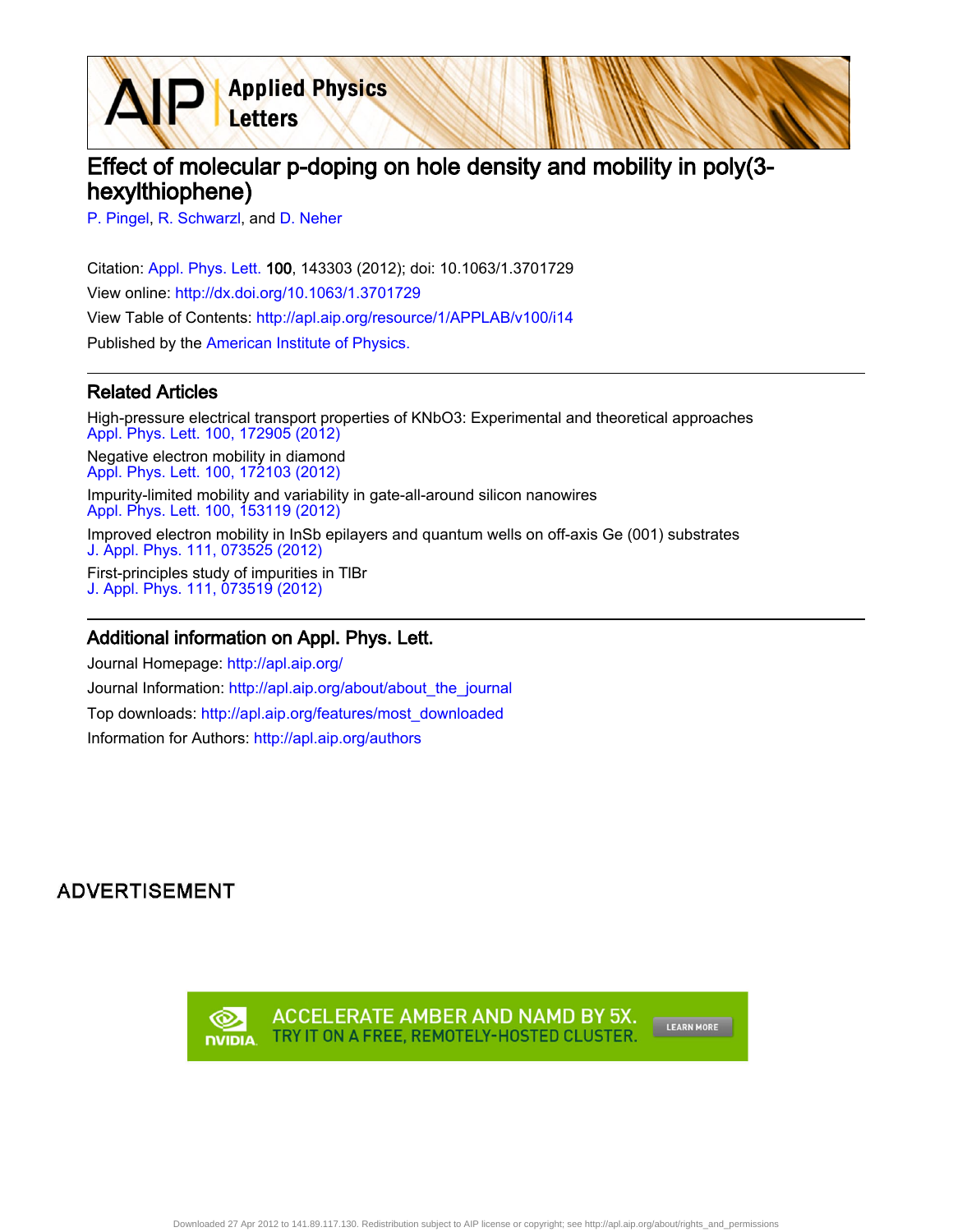## [Effect of molecular p-doping on hole density and mobility](http://dx.doi.org/10.1063/1.3701729) [in poly\(3-hexylthiophene\)](http://dx.doi.org/10.1063/1.3701729)

P. Pingel, R. Schwarzl, and D. Neher<sup>a)</sup>

Soft Matter Physics, Institute of Physics and Astronomy, University of Potsdam, Karl-Liebknecht-Str. 24-25, D–14476 Potsdam, Germany

(Received 10 February 2012; accepted 16 March 2012; published online 6 April 2012)

Employing impedance spectroscopy, we have studied the hole density, conductivity, and mobility of poly(3-hexylthiophene), P3HT, doped with the strong molecular acceptor tetrafluorotetracyanoquinodimethane, F<sub>4</sub>TCNQ. We find that the hole density increases linearly with the  $F_4TCNQ$  concentration. Furthermore, the hole mobility is decreased upon doping at low-to-medium doping level, which is rationalized by an analytic model of carrier mobility in doped organic semiconductors [V. I. Arkhipov, E. V. Emelianova, P. Heremans, and H. Bässler, Phys. Rev. B  $72$ ,  $235202$  (2005)]. We infer that the presence of ionized  $F_4TCNQ$  molecules in the P3HT layer increases energetic disorder, which diminishes the carrier mobility.  $\odot$  2012 American Institute of Physics. [[http://dx.doi.org/10.1063/1.3701729\]](http://dx.doi.org/10.1063/1.3701729)

Molecular doping, in particular p-doping with the strong acceptor tetrafluorotetracyanoquinodimethane, F4TCNQ, has been widely applied to soluble and insoluble organic semiconductors in attempting to advance organic electronic devices. For instance, an improvement of the efficiency of small-molecule organic light emitting diodes has been achieved by incorporating doped layers in proximity to the electrical contacts.<sup>[1,2](#page-3-0)</sup> Molecular doping has also been employed on polymer field-effect transistors, where an improvement of the charge carrier mobility was attributed to the filling of deep traps in the channel region by dopinginduced charge carriers. $3-6$ 

F4TCNQ-doping has been shown to be applicable to a variety of hole-transporting polymers.<sup>[7](#page-3-0)</sup> Apart from the generally observed increase of conductivity, systematic studies of the doping mechanism and how it affects charge carrier density and transport in the bulk of doped polymer layers are, however, rare. The electrical properties of  $F_4TCNQ$ doped poly(2-methoxy-5-(2'-ethylhexyloxy)-p-phenylene vinylene), MEH-PPV, layers have been studied by Zhang et al. Based on the modelling of unipolar I-V characteristics, they found that only a small fraction of the applied  $F_4TCNQ$  dopants is active in creating free holes in the polymer layer. $\delta$ Moreover, the ionization of the  $F_4TCNQ$  dopants was reported to depend on the electric field and temperature.<sup>9</sup> These findings are in accordance with reports on the nature of the charge transfer in F4TCNQ-doped polythiophenes and small hole-transporting molecules: $10^{-13}$  It has been suggested that the donor-acceptor interaction leads to a bound charge transfer (CT) state between F4TCNQ and the donor site. In these complexes, supramolecular orbitals are formed as a result of hybridization of the acceptor's lowest unoccupied molecular orbital (LUMO) and the donor's highest occupied molecular orbital (HOMO). The band gap of the CT complex is significantly reduced when compared to those of the isolated donor and acceptor components, and the generation of free charges probably involves excitation into the energetically deep-lying LUMO of the complexes.

As a point of criticism, the aforementioned electrical studies neglect the effect that ionized dopant molecules supposedly have on the charge transport in doped polymer layers. Arkhipov et al. modeled the motion of free charge carriers within doped disordered media.<sup>[14,15](#page-3-0)</sup> They have pointed out that the ionized dopants act as long-range trapping centers owing to the Coulomb attraction of mobile charge carriers. Effectively, this leads to a broadening of the density-of-states (DOS) distribution, which might cause a reduction of mobility at low-to-moderate doping concentrations. This prediction is in contrast to the usual presumption that the mobility is increased upon doping due to the filling of traps by doping-induced charge carriers. Interestingly, a decrease of mobility upon molecular doping has never been experimentally observed.

In the present Letter, we independently determine the hole density and low-field bulk conductivity of  $F_4TCNO$ p-doped P3HT layers at low to moderate doping concentration. For that, we employ admittance spectroscopy to a metal–insulator–semiconductor (MIS) structure as depicted in the inset of Fig.  $1(b)$ . The samples were prepared on glass substrates with a patterned indium-tin-oxide (ITO) electrode. On top of that, we spin-cast a methyl-/phenyl-substituted polysilsesquioxane (PSQ) solution that was rendered insoluble after heat treatment. Continuing in  $N_2$  atmosphere, the F4TCNQ-doped or undoped P3HT was spin-cast from chloroform solution, yielding a layer thickness in the range of 0.35 to 1.2  $\mu$ m. The devices were completed by evaporation of  $5 \text{ nm } \text{MoO}_3$  and  $100 \text{ nm }$  Al, followed by encapsulation using a glass sheet and an epoxy resin. Device stability without noticeable change in the measurement results has been maintained for at least one week. Details of the sample preparation and experimental setup can be found in the supple-mentary information.<sup>[16](#page-3-0)</sup>

From the complex admittance,  $Y = G_p + i\omega C_p$ , we extract the parallel capacitance  $C_p$  and the loss  $G_p/\omega$ . Fig. [1](#page-2-0) a)Electronic mail: neher@uni-potsdam.de. <br>
Shows exemplary  $C_p$ –DC bias curves and the loss spectra of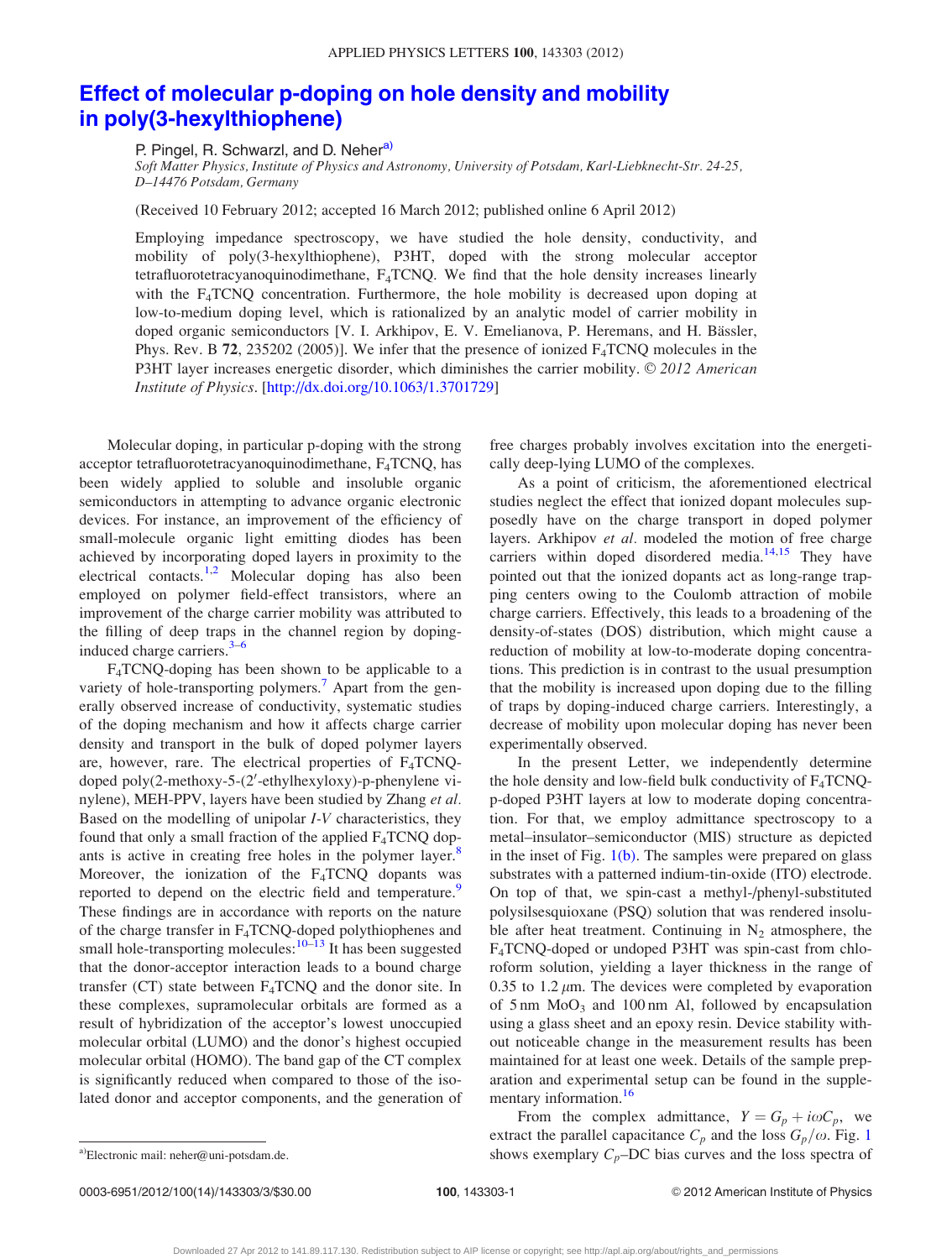<span id="page-2-0"></span>

undoped and 1:40 000 F4TCNQ-doped P3HT MIS samples. Note that a doping ratio  $\chi$  of 1:40 000, or equivalently  $2.5 \times 10^{-5}$ , refers to the addition of 1 F<sub>4</sub>TCNQ molecule per 40 000 thiophene repeat units of P3HT. At low frequency and negative bias, the devices exhibit the capacitance of the insulator layer  $C_i$  due to the accumulation of holes. Sweeping to positive bias,  $C_p$  drops as the semiconductor is depleted. From that region, we determine the hole density  $p$ following standard MIS theory.<sup>[17](#page-3-0)</sup> Hence,

$$
p = \frac{2}{e\epsilon_0 \varepsilon_r A^2 \frac{\partial C_p^{-2}}{\partial V}},\tag{1}
$$

where A is the active area of the device and  $\varepsilon_r = 3.5$  is the dielectric constant of P3HT. The capacitance drop of the 1:40 000-doped sample shows  $\alpha$  shoulder at low frequencies ( $f = 10$  Hz). This is typical of an inversion layer at the insulator interface, whose charging/decharging dynamics are slower than the cycles of the applied AC voltage, and whose capacitance contribution is therefore less than  $C_i$ .<sup>[17](#page-3-0)</sup> The coincidence of depletion and inversion features renders the evaluation of the hole density difficult. In order to determine  $p$  most reliably in these layers, we evaluate the  $C_p - V$  curve at a frequency at which the inversion feature is minimized and  $C_i$  is still retained at accumulation bias. This was possible up to dopant concentrations of  $10^{-4}$ .

At higher frequencies,  $C_p$  is reduced towards the geometrical capacitance even at negative DC bias, because charging and discharging inside the device cannot keep track with the applied AC voltage. Concomitantly, this leads to a peak in the loss spectrum, which is related to the conductivity of the bulk semiconductor layer. Applying the equivalent circuit shown in Fig.  $1(c)$ , the characteristic frequency is given by  $f_p = [2\pi R_b(C_i + C_b)]^{-1}$  in accumulation, i.e., at highly negative bias, with  $C_b$  being the bulk layer capacitance. Knowing the geometric dimensions of the semiconductor layer, the bulk conductivity can be calculated according to

FIG. 1. Capacitance vs. DC bias of (a) undoped and (b) 1:40 000-doped MEH-PPV MIS samples. The inset depicts the MIS sample structure. (c) shows the corresponding loss spectra and the equivalent circuit in accumulation (at  $-5$  V DC bias).

$$
\sigma = 2\pi f_p (C_i + C_b) \frac{d}{A},\qquad(2)
$$

where d is the semiconductor layer thickness. Note that  $\sigma$  is the conductivity at very low field where bulk transport is governed by intrinsic charges. Applying an AC signal of  $V_{rms} = 20$  mV, the rms electric field in the bulk layer typically amounts to  $F \sim 2 \times 10^4$  V/m.

The hole density and bulk conductivity determined in this manner are shown in Fig. 2. A significant increase of the hole density is seen at doping ratios  $\chi$  exceeding 10<sup>-6</sup>. The data can be well described by a linear function of the form  $p = D\chi + p_0$ , considering a background density of  $p_0 = 1.2 \times 10^{21}$  m<sup>-3</sup> and a slope parameter of  $D = 2.0 \times 10^{26}$  m<sup>-3</sup>.

From that we conclude first that the amount of dopinginduced holes is increasing linearly with the concentration of dopants. This is in accordance with our previous finding that CT complexes between  $F_4TCNQ$  and P3HT are highly localized and, thus, do not interact even if they are located on the same P3HT chain at very high doping densities.<sup>10</sup> Note that linear dependencies between hole density and doping ratio have been reported in  $F_4TCNQ$ -doped MEH-PPV (Ref. [8\)](#page-3-0) and P3HT (Ref. [18](#page-3-0)) at higher doping concentrations than we used here.

Second, the slope of the linear increase allows an estimate of the doping efficiency. Taken a mass density of P3HT (Ref. [19](#page-3-0)) of 1.1  $g/cm<sup>3</sup>$  and a molecular mass of one thiophene unit of  $166.28$  g/mol, the **number density of thio**phene units per volume is  $4.0 \times 10^{27}$  m<sup>-3</sup>. In considering our previous findings that, at our low doping ratios, almost every  $F_4TCNQ$  acceptor forms a CT complex with P3HT,<sup>[10](#page-3-0)</sup> the doping efficiency amounts to ca. 5%.

The trend of the conductivity vs. doping ratio resembles that of the hole density, i.e., a strong increase is seen at doping ratios higher than  $10^{-6}$  (Fig. 2(b)). However, the log-log representation suggests a weaker, sublinear dependency according to a power law  $\sigma \propto \chi^{\gamma}$  with  $\gamma \sim 0.63$ , indicating that the hole mobility is not constant upon doping. The hole mobility, calculated according to  $\mu = \sigma/(pe)$ , is depicted in



FIG. 2. (a) Hole density of undoped and doped P3HT layers. The line models a linear increase of hole density, starting from a background of  $1.2 \times 10^{21}$  m<sup>-3</sup> . (b) Low-field bulk conductivity and (c) hole mobility. The solid lines are calculated according to the model of Arkhipov et  $al$ <sup>[15](#page-3-0)</sup> using the parameters given in the inset. Physical symbols are the same as in Ref. [15](#page-3-0).